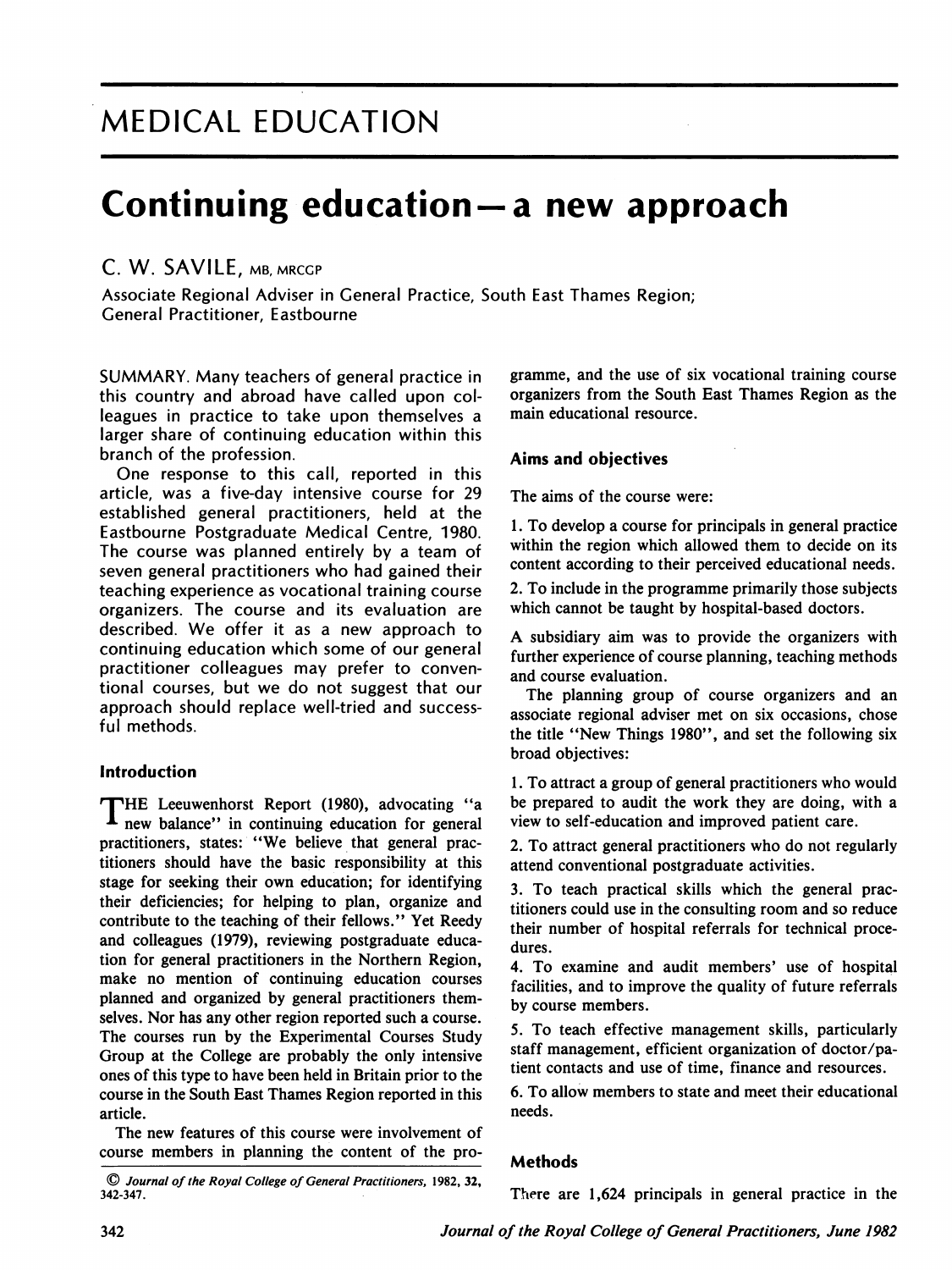$\bar{z}$ 

#### Table 1. Members' choice of programme content\* (first 21 applicants).

| Section 1<br>Audit exercises   |    | Section 2<br>Practical procedures |    | Section 3<br>Management          |    |
|--------------------------------|----|-----------------------------------|----|----------------------------------|----|
| Care of the dying              | 15 | Steroid injections                | 16 | Financial planning               | 17 |
| Obstructive airways disease    | 13 | Examination of the eye            | 15 | Age/sex and diagnostic registers | 15 |
| Prescribing psychotropics      | 13 | Manipulation                      | 13 | The GP and the law               | 14 |
| Fitness to drive               | 11 | Pathological investigations       | 11 | Use of non-medical staff         | 13 |
| Repeat prescriptions           | 10 | Dermatological procedures         | 10 | Office equipment                 | 10 |
| Hospital referrals             | 9  | ECGs and 24-hour tapes            | 10 | The practice nurse               | 9  |
| Management of hypertension     | 9  | Clinical records                  | 9  | The GP as employer               | 8  |
| <b>Prescribing antibiotics</b> |    | Peak-flow meter                   |    | <b>FPC</b> returns               | 6  |
| Immunization planning          | h  | Practical obstetric procedures    | 6  | <b>Health centres</b>            |    |
| Full medical check-up          |    | Audiometry                        |    | <b>Buying practice premises</b>  |    |

\*The figures represent the number of doctors who chose these subjects as one of five they wished to be included in each section of the programme.

## The course timetable

|               |                                          | Monday                                                                | Tuesday                                                        | Wednesday                                                             | Thursday                                                       | Fridav                                                                            |                                  |
|---------------|------------------------------------------|-----------------------------------------------------------------------|----------------------------------------------------------------|-----------------------------------------------------------------------|----------------------------------------------------------------|-----------------------------------------------------------------------------------|----------------------------------|
| 9.15-10.45    |                                          | Introduction<br>to<br>New Things<br>in<br>New Ways<br>Dr Chris Savile | Practice audit in<br>a south coast<br>practice<br>The partners | Obstructive<br>airways disease<br>Dr John<br>Emmanuel and<br>partners | <b>Practice activity</b><br>analyses<br>Dr John Baker          | Care of the<br>dying<br>Dr John Woodward                                          |                                  |
|               |                                          | MEQ paper<br>and                                                      | GPs too can                                                    | New records?                                                          | Age/sex and<br>diagnostic registers<br>Dr David<br>Goodridge   | Steroid                                                                           |                                  |
|               | 11.15-1.00<br>discussion                 |                                                                       | examine eyes                                                   | Dr Frank Marshall                                                     | Prof. Peter Higgins                                            | Sharing the caring<br>Mrs Pam<br>Thomlinson                                       | injections<br>Dr Jan Wojtulewski |
|               |                                          |                                                                       |                                                                |                                                                       | Should you really<br>be doing that?<br>Mrs Rosemary<br>Cornish |                                                                                   |                                  |
|               |                                          |                                                                       | LUNCH                                                          |                                                                       |                                                                |                                                                                   |                                  |
|               | 1. Path<br>tests in                      | Bazaar*<br>2. Office<br>equipment                                     | The GP and the<br>law<br>Mr John<br>Cheesbrough                | <b>Brief</b><br>psychotherapies                                       | Manipulation in<br>practice                                    | <b>Financial planning</b><br>Mr B. J. Parker<br>(Nat West Bank)<br>Dr John Ashton |                                  |
| $2.15 - 3.45$ | the surgery<br>3. ECGs<br>in<br>practice | 4. Dermato-<br>logical<br>procedures                                  | and<br>The GP as<br>employer<br>Mrs Pat Seamer                 | Dr Paul Lewis                                                         | Dr Roy Shove                                                   | Mr Derek Billett<br>(FPC)                                                         |                                  |
| $4.00 - 5.30$ |                                          | Immunisation 80<br>Prof. David Long                                   | Adolescent<br>behaviour<br>problems                            | Specialized<br>clinics in the<br>surgery                              | Sexual counselling<br>Dr Mary Wigfield                         | Course review<br>Course members                                                   |                                  |
|               |                                          |                                                                       | Dr Herb Etkin                                                  | Dr John<br>Woodward                                                   |                                                                |                                                                                   |                                  |
| <b>SHERRY</b> |                                          |                                                                       |                                                                |                                                                       |                                                                |                                                                                   |                                  |

\*Bazaar: (1) Dr Stuart Forsyth, (2) Dr Alan Forster, (3) Dr John Emmanuel, (4) Dr John Clarke.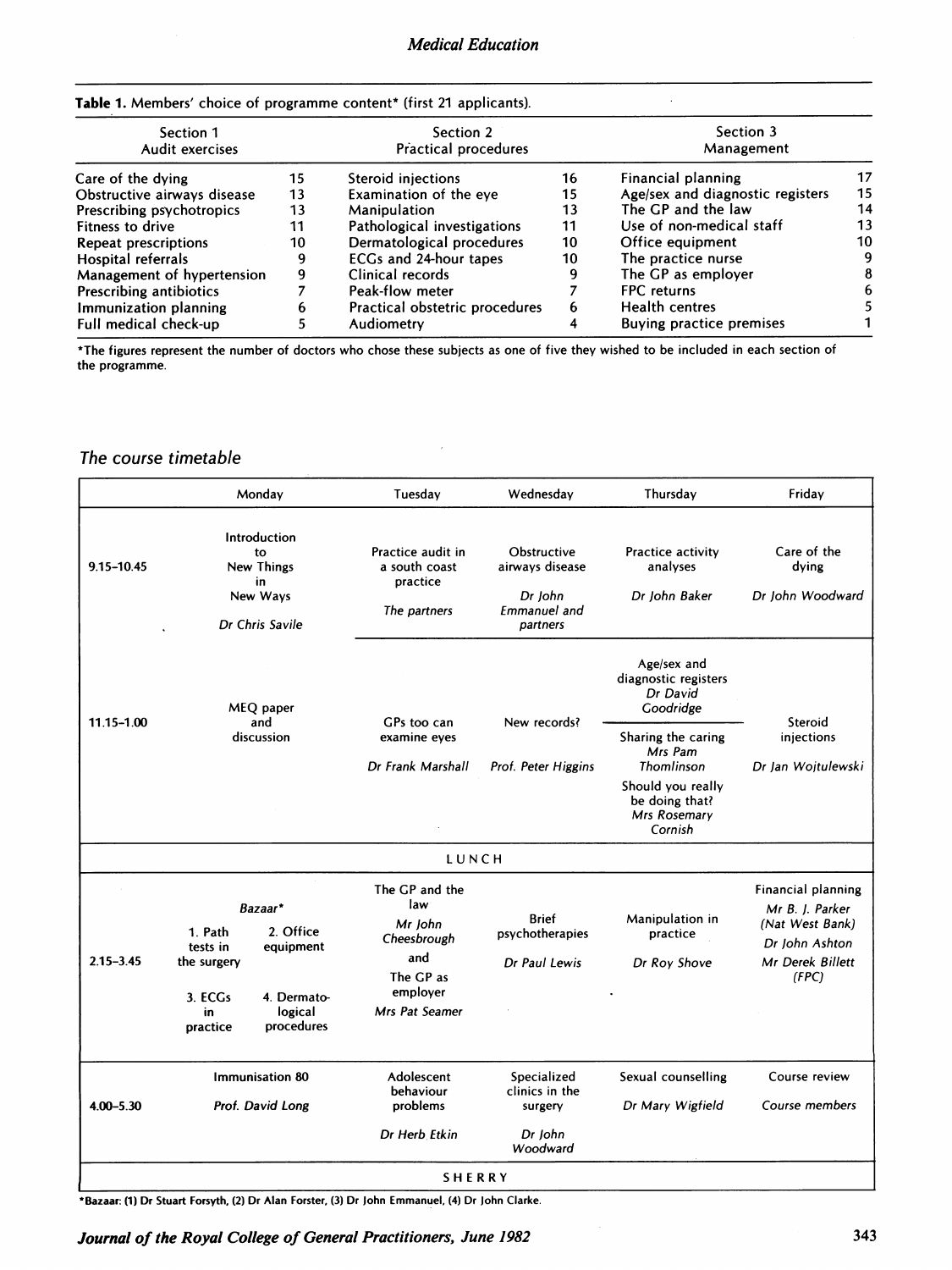#### Table 2. Assessment methods used on the course.

On the first morning

- 1. Questionnaire:
	- a) What postgraduate courses have you attended in the past five years?
	- b) How frequently do you attend Section <sup>63</sup> lectures?
	- c) What medical journals do you read regularly?
	- d) What medical books have you bought in the past three years?
- 2. An MEO paper to assess problem-solving ability, attitudes and knowledge in relation to the course content.
- 3. Peer assessments  $-$  after the first group task.

Daily

- 1. Questionnaire:
	- a) What did you find most helpful in today's programme and why?
	- b) What did you find least helpful in today's programme and why?
	- c) Please comment on the day's programme as <sup>a</sup> whole, including your criticism of speakers and organizers.

On the last day

- 1. Questionnaire on end-of-course intentions:
	- a) In what ways, if any, do you intend to audit your practice as a result of this course?
	- b) What new skills which you have learnt on the course do you intend to use in your practice?
	- c) Do you think the course will affect your hospital referral pattern in any way? If so, how?
	- d) What management/administrative/financial changes, if any, do you intend to introduce into your practice (partners permitting) as a result of anything you have learnt on the course?
- 2. Feedback session.
- 3. Peer reassessments.
- Course members' assessments of tutors. 4

Four months after the course

- 1. Questionnaire:
- Which of your end-of-course intentions have you put into effect?
- 2. Resit MEQ paper.
- 3. Questionnaire relating to the practical procedures taught:
	- a) Would you have treated the following conditions yourself before the course or would you have referred them to hospital?
	- b) Do you now treat them yourself or do you refer them to hospital?

Region. An attractive brochure was sent out to all of them, inviting them to attend the course. Those who responded before the final programme was planned were asked to complete a section of the brochure which offered a wide choice of subject matter for the course. Each member was asked to choose five out of 10 subjects in each of three sections. The programme was planned from the first <sup>21</sup> returned questionnaires (see Table 1). (The remainder arrived too late for planning purposes.) Members were also invited to suggest three subjects of their own, and they were offered a chance to teach on those subjects. Three offered to do so and were included in the course programme, which was then distributed to all the principals in the Region, with a further invitation to attend. Twelve more signed on, but four of the original 21 dropped out, leaving 29 doctors on the course.

One of our problems in planning a course for colleagues, some of whom were more experienced than ourselves, was to avoid appearing to have all the answers. We needed to convince members that they already had amongst them enough knowledge for most of the group activities, but that the information contained in their practice records must be accessible if it is to be useful. A series of audit exercises demonstrated how this could be done. We challenged standards of

record-keeping and showed how records could be used to show whether we do what we think we do.

We brought in general practitioners with specialist knowledge to demonstrate such practical procedures as manipulation, psychotherapy and fundoscopy, which we can all use in the surgery, and we brought in nonmedical speakers to cover many aspects of practice management in which doctors do not excel. Above all, we wanted members to become involved in their own learning through small group work. We knew from experience with trainees how valuable the College's Modified Essay Question (MEQ) paper can be for stimulating discussion, so we decided to start the course by asking members to complete an MEQ individually on the first morning, and then to discuss their answers in their groups after coffee. The paper was based on subjects covered in the course programme. We also included in the programme a brief exercise in peer assessment.

The method of peer assessment invited participants to assess the other members of their group on a 0-5 scale for six pairs of behavioural opposites: encouragingdiscouraging; dogmatic-conciliatory; diffident-confident; calm-tense; defensive-open; and conventionaloriginal. This assessment was made on first impressions at the end of the first group task, and on a more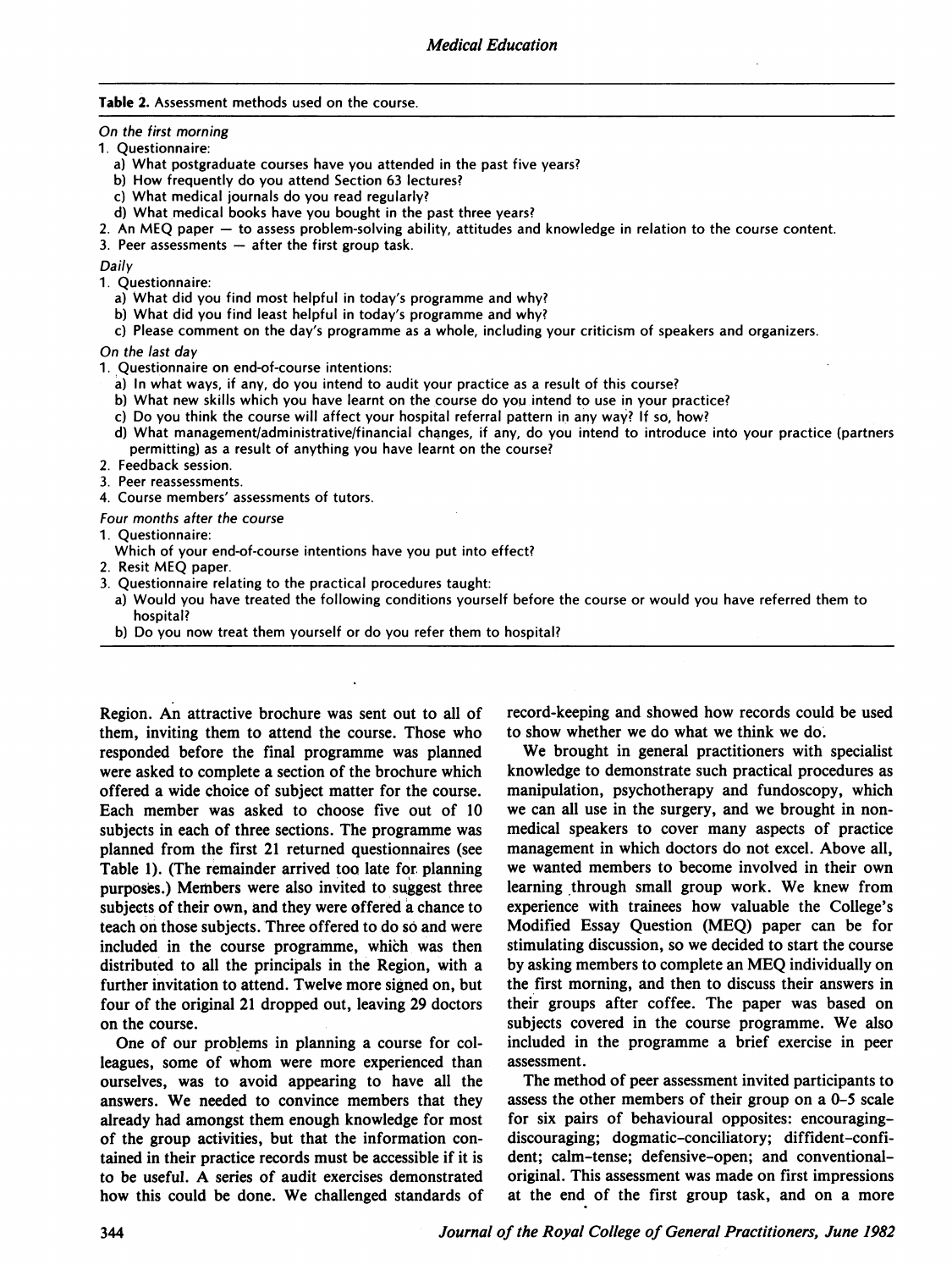#### Table 3. Members' intentions on using new methods at the end of the course.

| New method                                                                                                                                                                                                                                                                                           | Number of<br>numbers |
|------------------------------------------------------------------------------------------------------------------------------------------------------------------------------------------------------------------------------------------------------------------------------------------------------|----------------------|
| Audit procedures                                                                                                                                                                                                                                                                                     |                      |
| Repeat prescriptions audit.                                                                                                                                                                                                                                                                          | 6                    |
| <b>Hypertension audit.</b>                                                                                                                                                                                                                                                                           |                      |
| Prescribing costs, practice activity analyses, consultations, no change.                                                                                                                                                                                                                             | 2 each               |
| Diabetes, OP referrals, emotional and sexual problems, use of the nurse.                                                                                                                                                                                                                             | 1 each               |
| <b>Skills</b>                                                                                                                                                                                                                                                                                        |                      |
| New or increased use of steroid injections.                                                                                                                                                                                                                                                          | 14                   |
| New or increased use of manipulation.                                                                                                                                                                                                                                                                |                      |
| Use of peak-flow meter, design an audit.                                                                                                                                                                                                                                                             | 3 each               |
| Use flow charts, psychotherapies.                                                                                                                                                                                                                                                                    | 2 each               |
| Self-criticism, financial aspects, doctor/patient communication, group clinical seminars, improved<br>record-keeping, improved business control, punch biopsy, design a special clinic, 'allow patients to<br>be themselves', construct a diagnostic index, examine optic fundi, sexual counselling. | 1 each               |
| Hospital referral                                                                                                                                                                                                                                                                                    |                      |
| No change.                                                                                                                                                                                                                                                                                           | 13                   |
| Reduce rheumatology referrals.                                                                                                                                                                                                                                                                       | 3                    |
| Reduce psychiatric referrals.                                                                                                                                                                                                                                                                        |                      |
| Investigate more first, audit may alter behaviour, reduce eye department referrals, reduce diabetic                                                                                                                                                                                                  |                      |
| referrals, 'reduce referrals hopefully'.                                                                                                                                                                                                                                                             | 1 each               |
| Management                                                                                                                                                                                                                                                                                           |                      |
| Construct age/sex register.                                                                                                                                                                                                                                                                          | 7                    |
| Construct diagnostic register, complete more claim forms.                                                                                                                                                                                                                                            | 5 each               |
| Employ full-time manageress.                                                                                                                                                                                                                                                                         |                      |
| Issue staff contracts, no change.                                                                                                                                                                                                                                                                    | 3 each               |
| Claim £450, check D of B on registration, increase my management, carbon-copy prescriptions,<br>improve record-keeping, check staff insurance, review own administration, understand financial                                                                                                       |                      |
| forms, have agenda and minutes of partners' meetings, claim Sec. 63, 'check my will'.                                                                                                                                                                                                                | 1 each               |

considered judgement on the final day. Course Tutor assessments using the same forms correlated well with the peer assessments. There was naturally some reluctance to complete peer assessments, but all members were persuaded to do so when they were given an opportunity to assess the tutors in the same way. The results of these personal assessments were handed to members in sealed envelopes.

### The programme

Each day was structured to divide the programme into four sections—audit, practical skills, management and course members' choices. The Figure shows the course timetable. Eleven of the 18 parts of the programme were led by general practitioners; four consultants gave lectures or demonstrations and the remaining three sessions were led by non-medical speakers. The audience were asked to participate whenever possible. Most mem bers were new to group work, which featured in six of the sessions led by the general practitioners, and there was general approval of group learning methods. Two of these group tasks followed presentation of practice audits, one carried out in a teaching practice on hypertensives and the other on patients with obstructive airways disease. Members were asked to discuss oppor tunities for similar audit exercises in their own practices.

#### Evaluation and results

It is particularly difficult to evaluate an intensive course of this type without intruding on the group or creating antagonism. However, an attempt was made as we felt that evaluating each of the course objectives was an essential part of an experimental course, even though no outside evaluator was available, and the task had to be performed by the course organizer. Table 2 lists the methods used.

### Assessment of objectives achieved

Objective <sup>1</sup> (to attract a group of general practitioners who would be prepared to audit the work they are doing) can be demonstrated by the attendance of all except two of the course members at each of the audit sessions and by their enthusiastic participation in the subsequent group work. The end-of-day questionnaires rated highly the audit work on asthma, care of the dying and group work on the MEQ, but when members were asked to examine and criticize their own case records the task emerged as the least popular one of the day. The low rating was because this session set out to prove that most of our case records are inadequate. Members accepted that, but had hoped for constructive ways to solve the problem. Interestingly, nine doctors claimed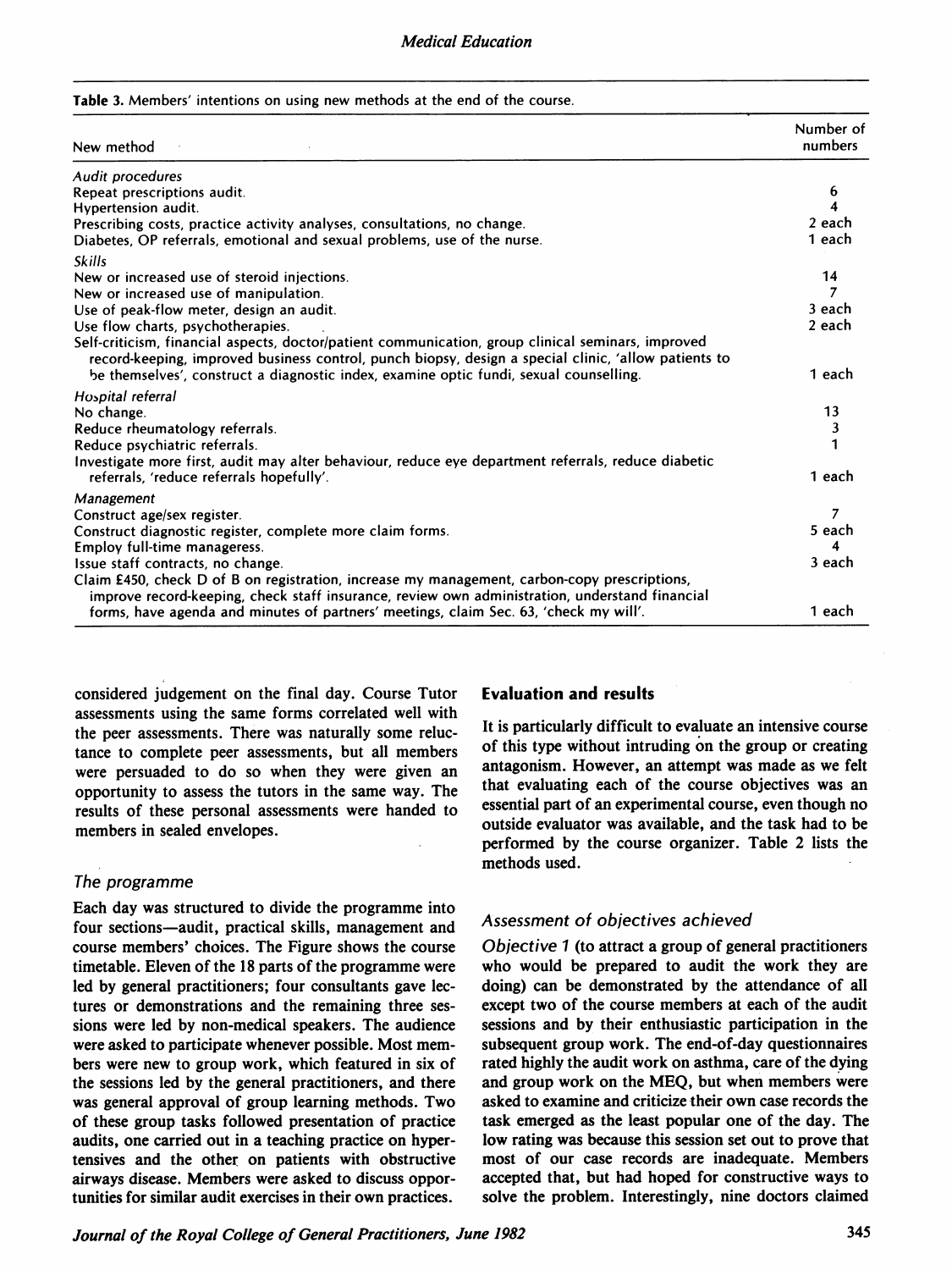| <b>Table 4.</b> Post-course questionnaire. Techniques members |  |
|---------------------------------------------------------------|--|
| have used for the first time in the four months following     |  |
| the course.                                                   |  |

| Technique                               | Number of members |
|-----------------------------------------|-------------------|
| Audit                                   |                   |
| Introduced clinical audits.             | 6                 |
| Audited FPC returns.                    | 5                 |
| Set up administrative audit.            | 4                 |
| Started diagnostic index, started       |                   |
| financial planning.                     | 3 each            |
| Set up age/sex register, joint practice |                   |
| activity analyses group.                | 2 each            |
| Audited patient waiting time.           |                   |
| <b>Skills</b>                           |                   |
| Increased use of steroid injections.    | 9                 |
| Used new manipulative techniques.       | 7                 |
| Used peak-flow meter, improved care     |                   |
| of bereaved.                            | 3                 |
| Treated adolescent behaviour            |                   |
| problems.                               | $\mathfrak z$     |
| Improved fundoscopy, counselling        |                   |
| methods.                                | 1 each            |
| <b>Management</b>                       |                   |
| Improved case records.                  | 9                 |
| Reviewed office equipment.              | 6                 |
| Issued staff contracts, started special |                   |
| clinics.                                | 4 each            |
| Reviewed immunization policy.           |                   |
|                                         |                   |

after the course to have improved their record-keeping techniques (Table 4).

Objective 2 (to attract general practitioners who do not regularly attend the conventional postgraduate activities) was assessed by a questionnaire on the first day asking for details of members' past attendance at courses and lectures and of their medical reading habits. The answers show that seven (24 per cent) had attended no course in the previous five years and that seven only (24 per cent) had attended more than four courses. The courses they listed were mainly extended and intensive trainers' courses and courses lasting two to five days on specialized subjects. Eleven (38 per cent) of the doctors attend lectures in their postgraduate centre less than once a month. The selection of journals they claimed to read indicated that members had little interest in academic medicine, preferring the journals which offer review articles. Although a comparison with other courses was not attempted, replies to this questionnaire seem to suggest that course members were an average sample of general practitioners in the Region, rather than <sup>a</sup> self-selected group who attend more courses than most.

Objective 3 (to teach practical skills) was assessed in three ways. First, we assessed the relative popularity of the individual teaching sessions on practical procedures. The sessions on manipulation, steroid injections and brief psychotherapies scored highly. Then we asked

about members' intentions at the end of the course (Table 3). Approximately 50 per cent intended to start using steroid injections in their own practices, or to increase the range of joints they were previously willing to inject. A post-course study (Table 4) showed the range of new skills members had employed during the following four months. It was not possible to collect evidence to demonstrate any change in hospital referral patterns as no pre-course figures were available for comparison. We considered, perhaps wrongly, that we might generate antagonism by asking doctors we had never met to undertake a study prior to a course of this type. Although we were keen that the evaluation should demonstrate whether we had achieved our aims, we were also keen that it should not interfere with process.

Objective 4 (to examine and audit members' use of hospital facilities, and to improve the quality of future referrals by course members) had to be a long-term objective, for referral rates depend upon many factors. It was our intention to help members manage more of their patients themselves. Participants' intentions at the end of the course (Table 3) and the post-course questionnaire (Table 4) gave some indication that audit procedures were beginning to be used to further this aim.

Objective 5 (to teach effective management skills) was assessed by the extent to which the management teaching on the course was taken up by members in their intentions at the end of the course and in the post-course questionnaire. Members were very selective in the man agement techniques they chose to use. Table 4 lists those now being used, sometimes experimentally, by some of the participants.

Objective 6 (to allow members to state and meet their educational needs) was achieved inasmuch as only four of the 30 topics originally suggested by participants (Table 1) did not find <sup>a</sup> place in the programme. No attempt was made to assess increased knowledge. The MEQ paper set on the first morning of the course provided some measure of members' pre-course knowledge and problem-solving skills, and, to a lesser extent, of their attitudes in relation to the aims of the course. Participants were invited to complete the same MEQ paper four months after the course. Eighteen members (62 per cent) did so, but the marks did not demonstrate statistically significant changes. The MEQ was more successful as an instrument for stimulating useful group work on the first morning.

#### Subjective assessment

Whilst preferring objective to subjective methods of assessment, Pereira Gray (1979) makes a plea that subjective methods should not be discarded. Subjective assessments given at the feedback session on the final day of the course indicated that both tutors and course members were well satisfied with the educational